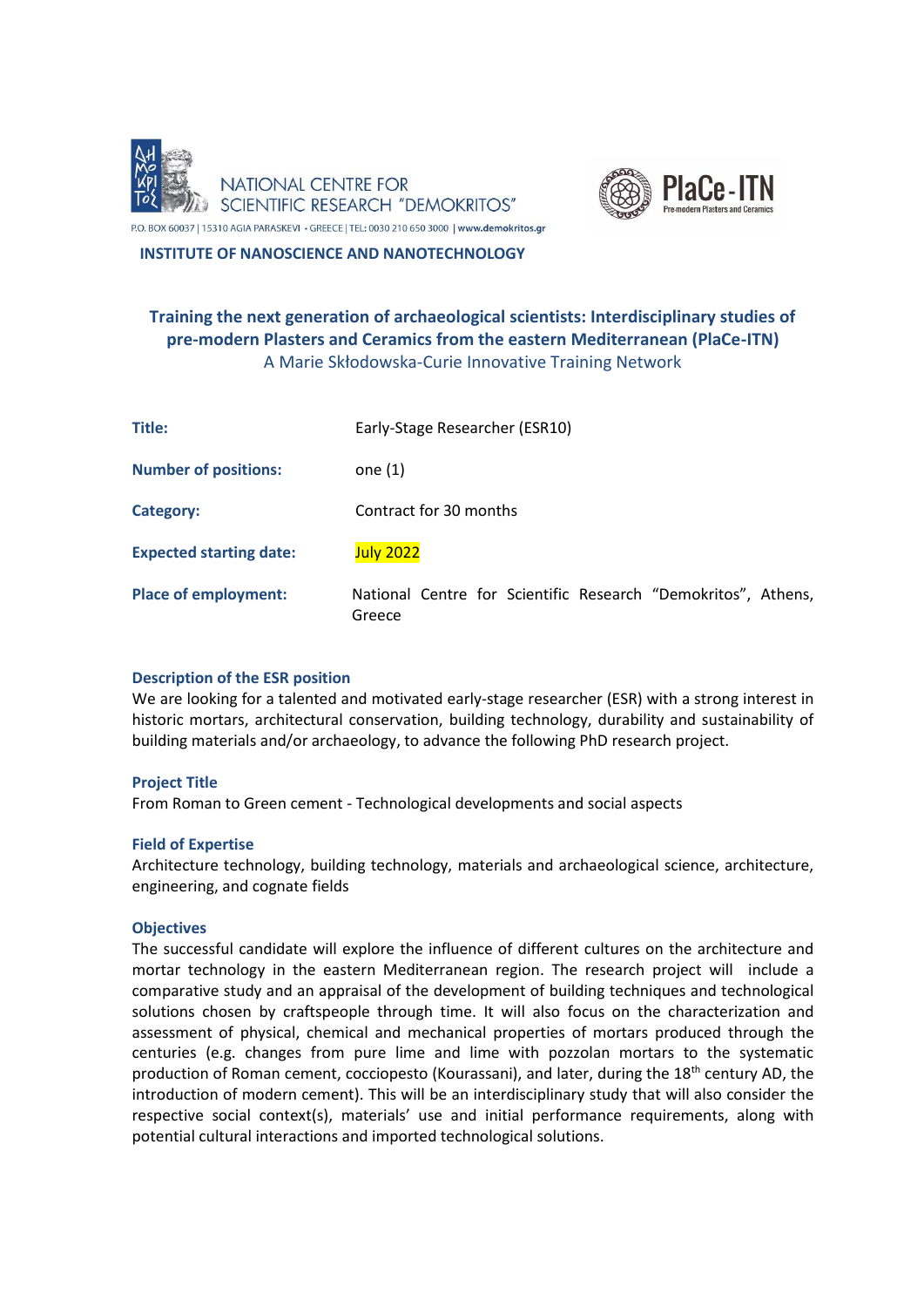# **Expected Results**

- Typology, physicochemical characterization, durability and performance characteristics of mortars with different roles, from built structures of different historic periods, in varying environmental/weathering contexts.
- Insights into mechanisms that affect durability of historic mortars, such as hydraulic reactions and self-healing.
- Social aspects that motivated the technological evolution of mortars from Roman Concrete to the industrial production of modern cement.
- Exploitation aspects of traditional mortar technology towards sustainable modern building materials and conservation of architectural heritage.

#### **Host institution**

Ceramics and Composite Materials Research Group, Institute of Nanoscience and Nanotechnology, National Centre for Scientific Research "Demokritos", Greece [\(https://inn.demokritos.gr/\)](https://inn.demokritos.gr/)

It is anticipated that the successful candidate will be registered as a PhD student at KULeuven, Belgium. For admission requirements see<https://set.kuleuven.be/phd>

# **Starting date:** July 2022

**Location**: Athens (Greece), including a six-month secondment at KULeuven (Belgium)

#### **Candidate Profile**

Candidates should hold a degree that entitles them to enroll in a PhD programme, including:

- Bachelor's degree in a relevant discipline, such as architecture, architectural engineering, civil engineering, chemical engineering, materials science, geology, built conservation or similar
- Master's degree in a relevant field, such as architectural conservation, built heritage, history of architecture, materials science, conservation science or similar. The master must include a research component.
- Any background will be considered based on personal qualification and complementary experiences. Professional experience in architectural conservation projects or previous research experience are assets, but not formally required.
- Very good knowledge of English is required.

Above all, applicants should be very interested in high-quality scientific research. They should have an independent and well-organized working style, demanding high quality of their own work, well-developed social skills directed towards working in an interdisciplinary team, excellent interpersonal and communicative skills; strong motivation to succeed in scientific research, excellent presentation and scientific writing skills, very good level of English (verbally and written).

The position is open to interested candidates of any ethnicity or gender; it adheres to the European policy of balanced ethnicity, age, and gender. The successful candidate will undertake trans-national mobility. Applicants should not have resided or carried out their main activity (work or study) in Greece for more than 12 months in the 3 years prior to their recruitment. Applicants should be — at the date of recruitment — an 'early-stage researcher' (i.e., in the first four years of his/her research career and not have a doctoral degree).

#### **How to apply**

The applicants must submit online their application  $(v.kilikoglou@inn.demokritos.gr and$  $(v.kilikoglou@inn.demokritos.gr and$ [i.karatasios@inn.demokritos.gr\)](mailto:i.karatasios@inn.demokritos.gr) together with the following supporting documents (in English):